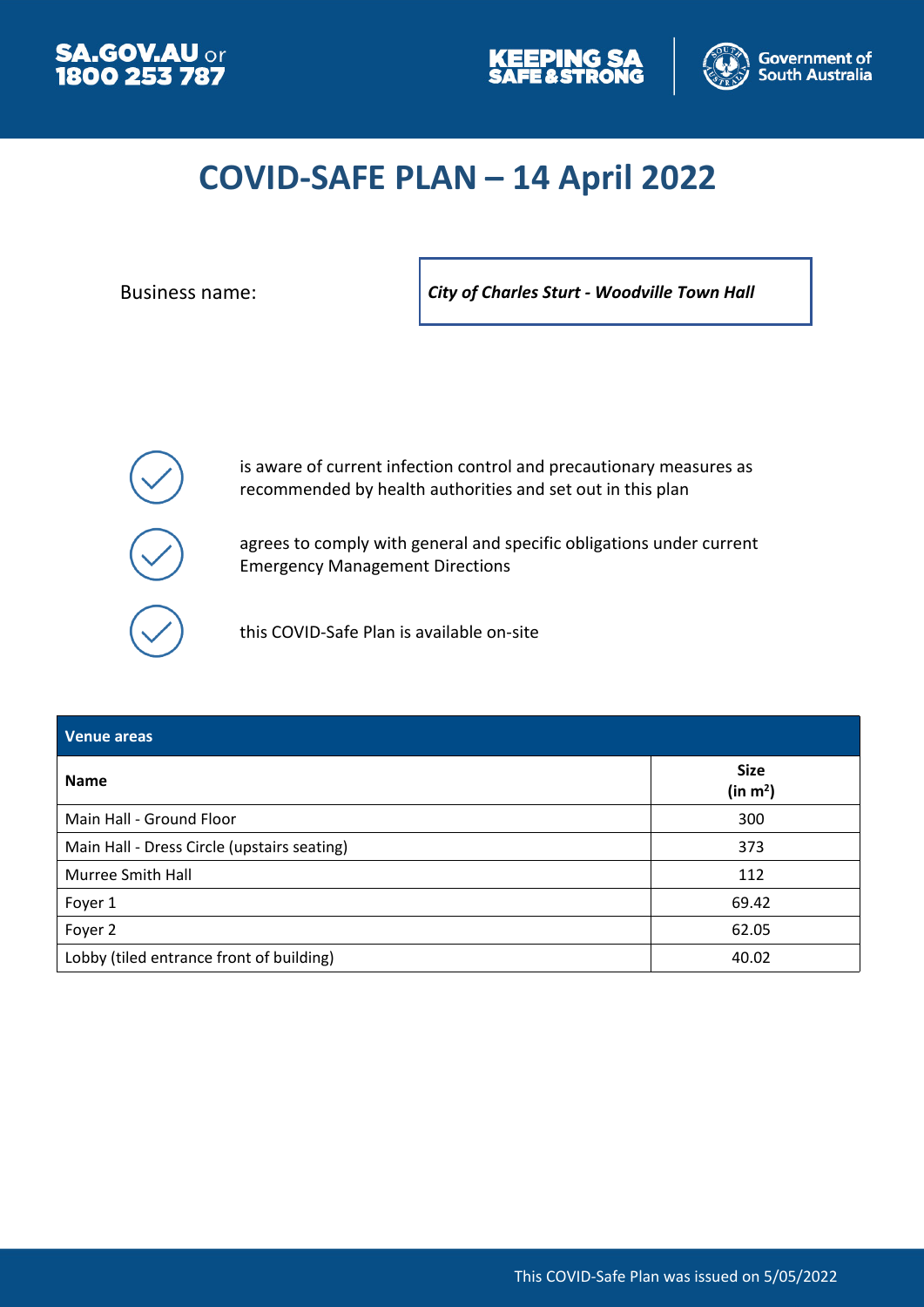





# **COVID-Safe Check-In**

# **City of Charles Sturt - Woodville Town Hall**



# **Checking in is quick and easy:**

- 1. Scan the QR code with the free mySA GOV app or your phone camera
- 2. Enter your name and mobile number
- 3. Follow the prompts
- 4. Show staff your green tick

# **Remember:**

Do not enter if you are unwell

Stay 1.5 metres from others not in your group where possible

Regularly wash or sanitise your hands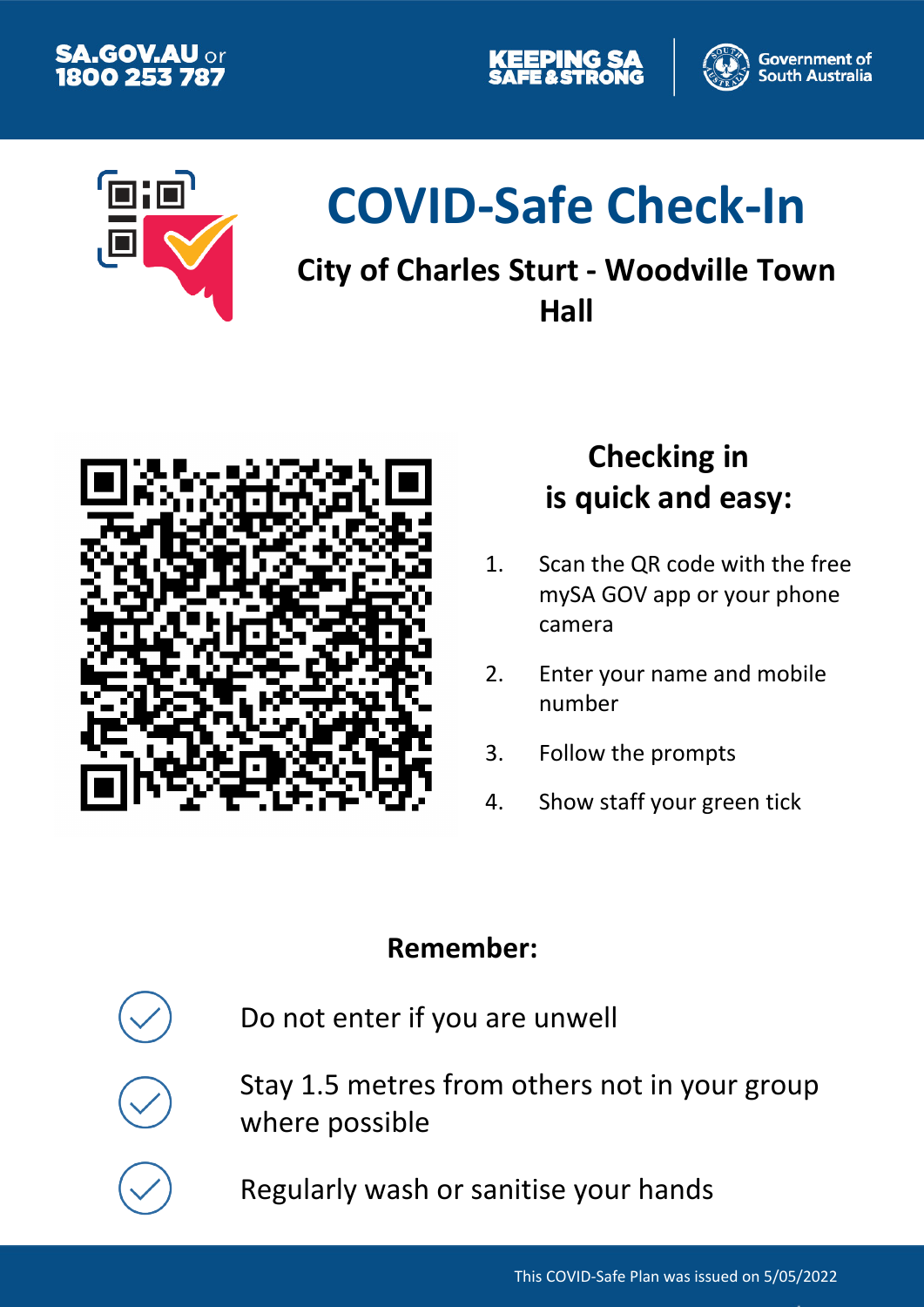



# **COVID-SAFE PLAN – 14 April 2022**

| <b>Summary</b>                                   |                                                                        |
|--------------------------------------------------|------------------------------------------------------------------------|
| <b>Name of business</b>                          | City of Charles Sturt - Woodville Town Hall                            |
| <b>Business or activity</b>                      | Indoor public meetings (halls, meeting chambers, community facilities) |
| <b>Address of business or activity</b>           | 74-76 Woodville Road<br>Woodville SOUTH AUSTRALIA 5011                 |
| <b>Owner or Operator name</b>                    | <b>City of Charles Sturt</b>                                           |
| Plan completed by                                | Deanna Howland                                                         |
| <b>Contact phone</b>                             | 0884081111                                                             |
| <b>Contact email</b>                             | woodvilletownhall@charlessturt.sa.gov.au                               |
| Is this plan for a one-off event or<br>activity? | No                                                                     |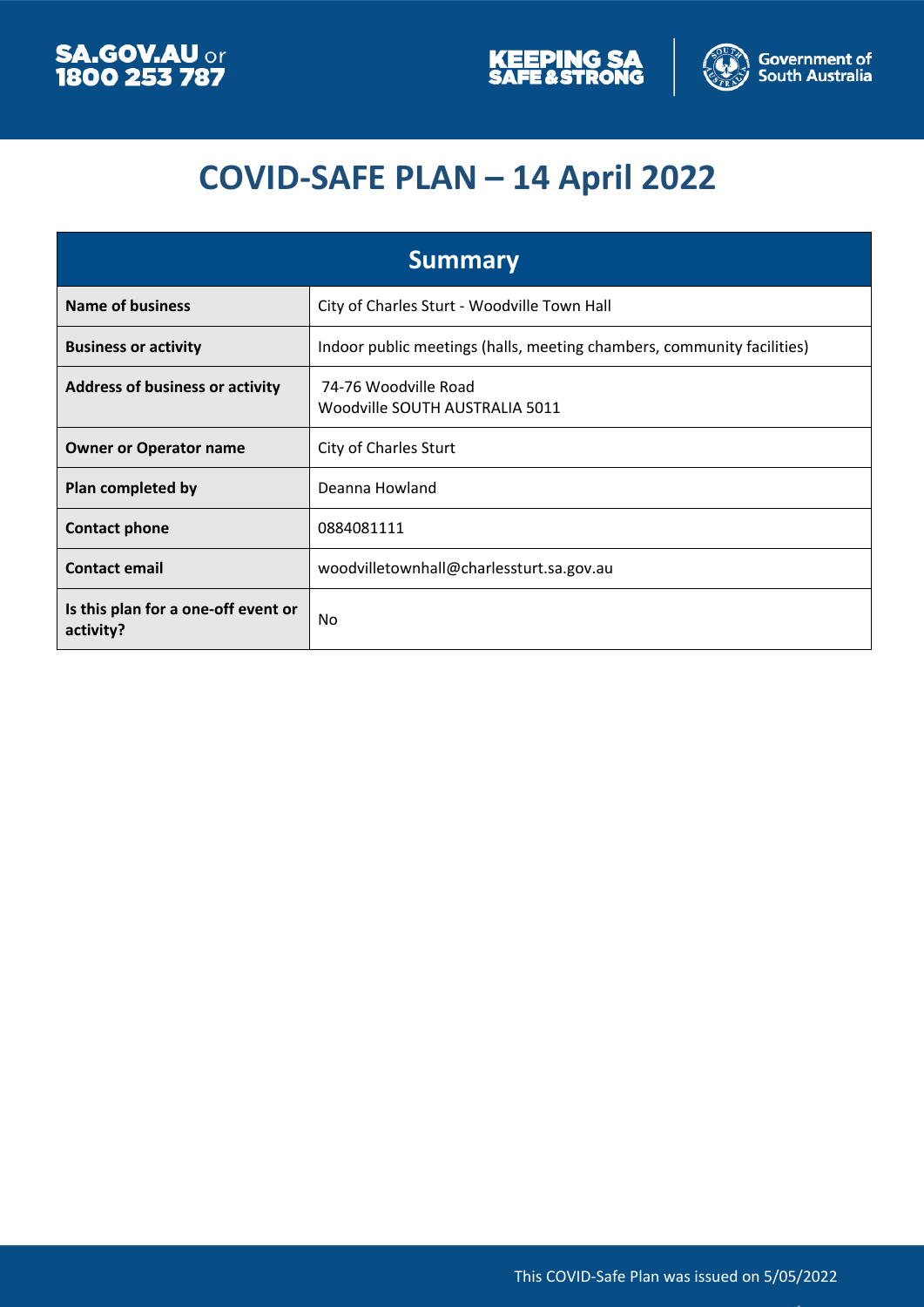





# **Obligations**

# **General principles**

#### **Contact tracing with approved contact tracing system**

Contact tracing using an approved contact tracing system must be carried out at any Prescribed Place. A Prescribed Place is defined as:

- a. a disability care facility;
- b. a public or private hospital
- c. a residential aged care facility

#### **COVID-Safe Plan**

- A COVID-Safe Plan must be submitted by all individuals or organisations that own, operate or host Defined Public Activities, as outlined by the Emergency Management (Public Activities) (COVID-19) Direction.
- The plan must be produced on request from an authorised officer.

#### **Capacity limits**

- No more than 1,000 people are allowed on site at any one time. To be allowed to have more than 1,000 people on-site, you will need to prepare a dedicated COVID Management Plan and have this approved by SA Health.
- **Note:** a lower capacity limit may apply based on your activity type or the square metres available on site.

## **COVID Marshals (if relevant)**

 COVID Marshals are required for events that require a COVID Management Plan. Refer to your COVID Management Plan for further details.

**I understand that the above requirements are legal obligations under current Emergency Management directions. If I do not comply with these, I may face a fine of up to \$5,000**



# **Recommendations**

# **General**

#### **Physical distancing**

- Consider venue layout and move tables and seating to comply with physical distancing (1.5m separation) requirements.
- Dedicate separate bathroom facilities for each separate room or area of a venue, where possible. Install signage to make members of the public aware of which bathroom to use.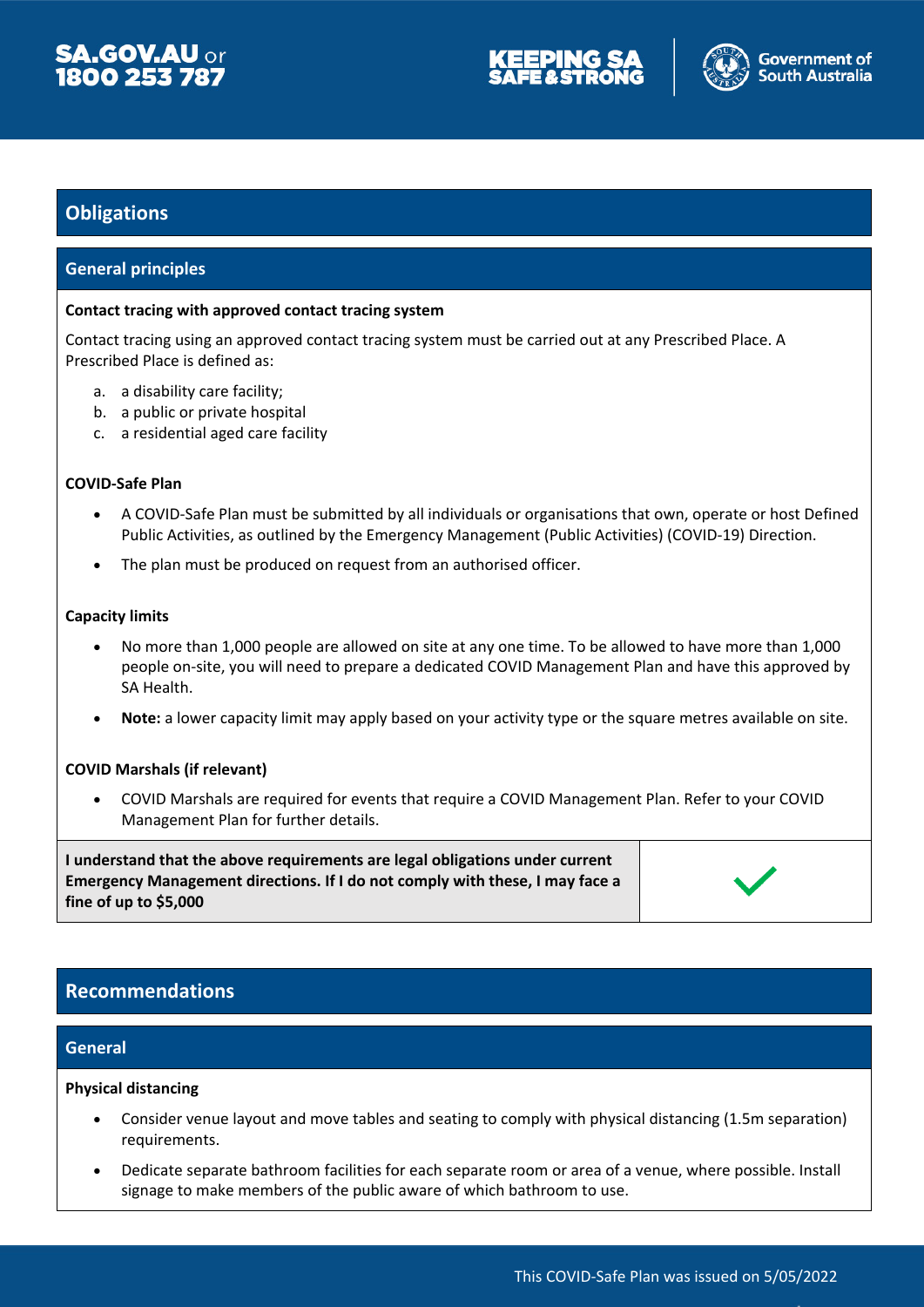





- Dedicate separate entry and exit doors from separate rooms, and pathways to encourage "one-way traffic" where possible.
- Minimise mixing between separate rooms or groups of people as much as possible.
- Display signage at the venue entrance to instruct members of the public (and staff) not to enter if they are unwell or have COVID-19 symptoms.
- Encourage contactless payments to be used where possible.
- Encourage online bookings, reservations and pre-ordering where practical.
- Consider using physical barriers, such as plexiglass screens, in areas that involve high volume interactions (e.g. point of sale).
- Consider placing floor or wall markings or signs to identify 1.5 metres distance between people, particularly for queues and waiting areas.
- Monitor compliance with physical distancing requirements, with particular regard to areas where members of the public might congregate.
- Consider limiting the duration of the activity to 2 hours or less where possible.
- Encourage and support downloading of COVID-Safe App.

# **Contact tracing with approved contact tracing system**

Where relevant:

- To set up your COVID-Safe Check-in station(s), all you have to do is print the QR code provided in this Plan, and make it available onsite.
- It is recommended to make your QR code available on various locations, for example on each table, in a central area, near a service area, or near your entrance.
- When choosing the best place, please make sure you do not create bottlenecks/queues.
- You as the business owner/operator or person in charge of your activity are legally required to make QR code check-in available and encourage its use, and all people attending your venue - even if very briefly are required to use it to check in as soon as practical upon entry. This includes attendees, patrons, contractors, staff, couriers/delivery drivers, take-away only patrons, and so forth.
- The requirement for attendees to check in as soon as practical upon entry can be met in several ways. For example, patrons can check in once they have taken their seat at a restaurant or café via a QR code on their table, quickly check in at the door if there is no queue, or use QR codes located further into the business to avoid people congregating at the door.
- The data collected in this way is stored in a highly secure way, and can only be used by SA Health for contact tracing purposes. The data will be kept only for 28 days.
- To prevent your QR codes from getting damaged easily, you may wish to laminate the page they are printed on. This will not affect their usability.
- Please only use the QR code provided in your plan, as this is linked to your venue/place of your activity.
- You, as well as authorised officers, are allowed to ask attendees attending your venue or activity to provide evidence of having checked in by showing the confirmation text message on their phone.
- To comply with the requirement to keep your back-up contact tracing records (paper or similar) in a way that reduces the risk of them being copied, photographed, taken or used by any person other than an authorised officer, you can: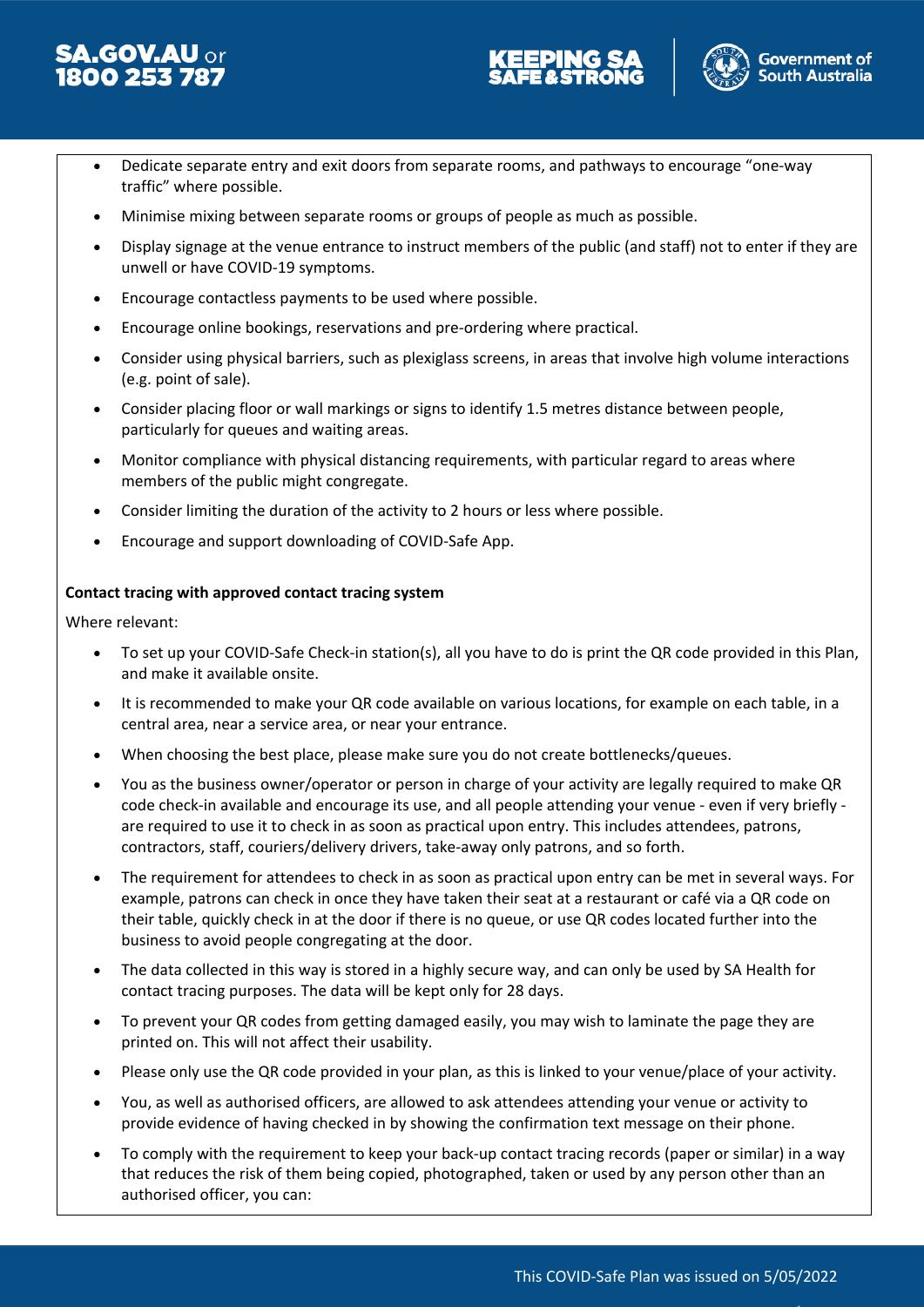





- $\circ$  Place your sign-in sheets in plain view of staff, or have individual check-in slips available that attendees can put into a secure tin or box.
- $\circ$  Ensure that any copies are kept safe and secure, and away from the general public.
- $\circ$  Ensure that you regularly remove sign-in logs and store them safely for 28 days.
- To ensure checking in is also possible for people with a disability, special needs or from a culturally or linguistically diverse background, you may want to consider:
	- o Also printing a bigger version of your QR Code (on A3 paper)
	- o Providing multiple copies of your QR codes, including both on shoulder height and at 1 metre from the ground
	- o Printing your QR code page in colour
- If you have to install a separate, unique QR code for an event (this is required for a private function, for example), please make sure you list the date of the event in the name of your COVID-Safe Plan, and please make sure the QR code is removed and no longer used after the event has ended.

## **Staff**

- Staff should stay home if they are sick, and go home immediately if they become unwell. Unwell staff with COVID-19 compatible symptoms should be tested for COVID-19 and remain in isolation until they receive a result. They can return to work once a test is negative and their acute symptoms have resolved.
- Minimise unnecessary contact between staff. Consider dividing staff into fixed teams or shifts that do not cross over to reduce the risk of transmission.
- Consider how you will minimise contact between staff and site visitors such as delivery personnel.
- Consider if staff need any additional training to be able to implement your COVID-Safe Plan, such as COVID awareness training, COVID Marshal training, a COVID cleaning course or other training courses.
- Where relevant, please note that everyone attending your premises or activity should use COVID-SAfe Check-In. This includes staff.

## **Ready for business**

- Print or download your COVID-Safe Plan.
- Print and display COVID-Safe materials (such as signage/posters on hygiene, physical distancing).
- Ensure all staff are aware of this plan and the requirements that are relevant to them.
- Review obligations under existing legislation and regulation which will continue to apply.
- Check that COVID-19 safety measures are risk assessed to ensure that any newly implemented measures do not create new safety or security risks.

## **COVID Marshals**

- COVID Marshal training courses prescribed by SA Health are available online at no cost. Visit www.covid-19.sa.gov.au for more information.
- Owners, operators or people effectively in charge of a business or activity are legally responsible for the overall compliance with their COVID-Safe Plan or COVID Management Plan. This includes responsibility for their COVID Marshal(s) and other staff.